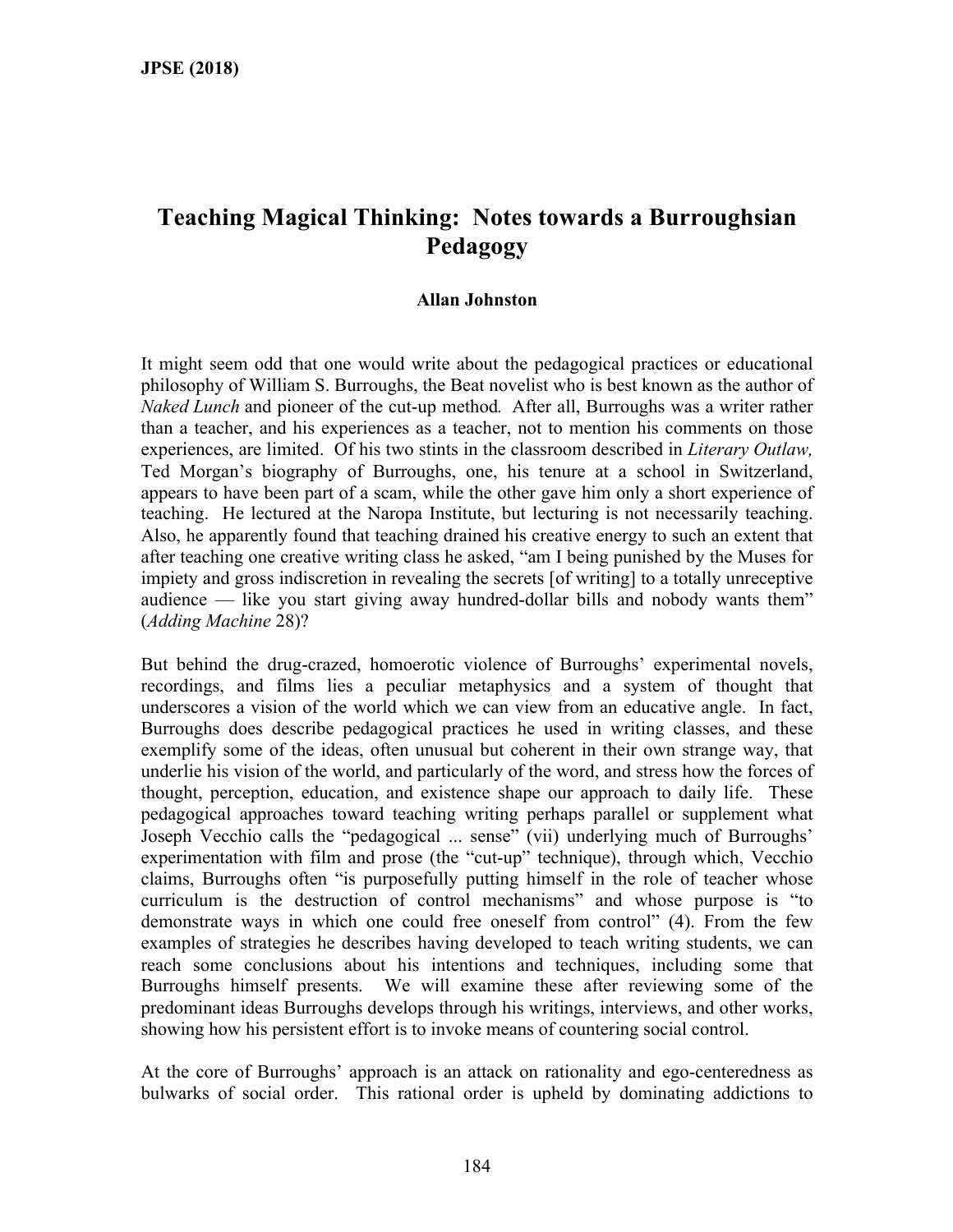power, which Burroughs sees as more addictive than the heroin to which he was hooked for much of his life. He identifies this addiction early on in his famous calculation of the "algebra of need," which for him demonstrates among other things that selling is more addictive than buying. Closely related to this concept is Burroughs' "focus on the antisocial, anti-life forces which [are] a fundamental expression of the parasitic nature of living [and which] construct his world of parasitism and symbiosis" (Johnston, "Burroughs Biopathy" 108). He expresses the formula of need in *Naked Lunch* through a simple set of rules that he sees as providing the model of monopoly:

- 1—Never give anything away for nothing
- 2—Never give more than you have to give (always catch the buyer hungry and make him wait).
- 3—Always take everything back if you possibly can. (*Naked Lunch* 200)

We see one of the central characters in *Naked Lunch*, Dr. Benway, exploring a corollary to these values when he states, "The subject must not realize that his mistreatment is a deliberate attack of an anti-human enemy on his personal identity. He must be made to feel that he deserves *any* treatment he receives because there is something (never specified) horribly wrong with him. The naked need of the control addicts must be decently covered by an arbitrary and intricate bureaucracy so that the subject cannot contact his enemy direct" (*Naked Lunch* 19). Bureaucracy operates on the "principle of *inventing needs* to justify its existence" (*Naked Lunch* 112), Benway states later.

Jennie Skerl argues that Burroughs' algebra of need replaces the "economic theories of capitalism's apologists" and also opposes the positions of "Marxist critics" (*William S. Burroughs* 38), in that in this model "[s]elling [becomes] more of a habit than using" (Burroughs, *Naked Lunch* 287). What this means, then, is that the Burroughsian "world of manipulated needs … serves mainly to keep those who satisfy [these needs] in power," but it also means that "this power elite's control is far from absolute, for its members are driven by their own need to control" (Dolan 535). The algebra of need thus offers "a cycle of diminishing returns [and] a degenerate capitalist economy headed for bankruptcy" (Lydenberg 146).

Later works by Burroughs suggest a movement toward a "next step" in which the human may leave the body altogether (Whitmer and VanWyngarden 106), though Burroughs elsewhere states, "I do not think of myself as a materialist but I do insist that anything that affects the human nervous system must have a point of reference that is a definite location in the human nervous system" (*Adding Machine* 90). David Ayers associates Burroughs' move away from the body with Gnosticism (225), while Jones Irwin, following the lead of Daniel Belgrad, would probably associate this tendency more with a "Third Worldism ... understood from a spiritual rather than an economic perspective" (272). It could also be that "Burroughs … aims to destroy society through fantasy" (Johnston, "Burroughs Biopathy" 119), and as a corollary to this destruction, tends to move away from the dominating presence of the body, its entrapment in the senses, and its material expression through language by transcending it through telekinesis, extrasensory perception, and other means. In this light the anarchic homosexual gangs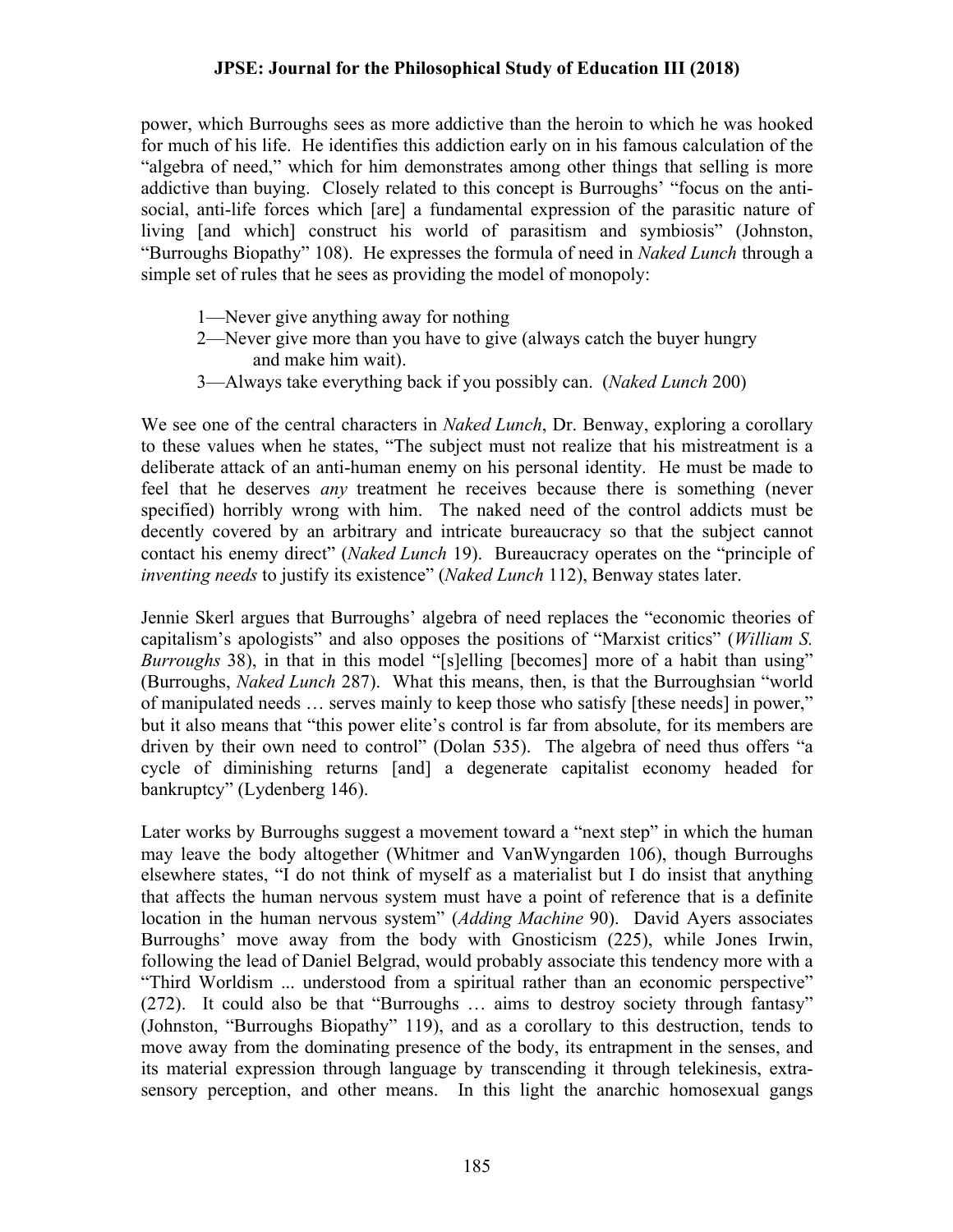described in such novels as *The Wild Boys* and *Red Cities of the Night* represent an idealized form of anti-society based on decentralized, cooperative social structures that seem focused intently on homoerotic violence and sometimes ritualized death. These imagined communities attempt to supersede bourgeois social order by exiting from language, which Burroughs at some points suggests can itself be disembodied, even to the extent that voices in the air or voices in silence can be detected given the right circumstances (*Adding Machine* 53). Which brings us to the concept of the word virus.

Having posited addictions to power and to selling as primary forces in contemporary societies, Burroughs connects this supposition to an identification of language with endemic features that are expressed through the trope of the word virus. Burroughs apparently considers the word virus as literally extant, though one may question the extent to which Burroughs' vision of the world is flatly materialistic. Put another way, a spiritualistic component appears in Burroughs' presentations of the word and the societies that the word virus infects, but we cannot say that this is a religious view. Rather, it is "magic" in a sense that implies indirect and non-rationally knowable connections in a way that we will come back to later. But the word, in its endemic spread, its self-replication, its disembodied capabilities, and its ability to control thought through standardization of meanings via cliché, repetition, and other devices, achieves, in Burroughs' cosmology, a viral quality that removes it from the usual arguments regarding the conveyance of meaning, the processes of ideation and naming, and other features we associate with language. Skerl describes the word virus as consisting of "linguistic-social constructs linked to particular economic and political structures" (*William S. Burroughs*  63), and if we accept this model, escape from this virus involves "an escape from entrapping modes of consciousness" (Johnston, "Consumption" 110). In his more avantgarde writings Burroughs works toward this escape through experimentation with cut-ups (in which two texts are cut apart, and the pieces are aligned to create a new text), fold-ins (in which a text folded over on top of itself generates altered content), and other forms of textual manipulation deliberately designed to subvert meaning as it is determined by the ordering process of words constructed into sentences.

Burroughs himself states, "My general theory since 1971 has been that the Word is literally a virus, and that it has not been recognized as such because it has achieved a state of relatively stable symbiosis with its human host" (*Adding Machine* 48). He uses as evidence for this claim the following argument: "The Word clearly bears the single identifying feature of virus: it is an organism with no internal function other than to replicate itself" (48). From this angle we can see that the word virus, even if we do not accept it as a literal virus as Burroughs apparently does, is capable of obtaining an independent and perhaps even quasi-mystical force, often operating beyond the usual levels of human control, but nevertheless manipulated by some in ways that allow words to subdue individuals and control social organization. One way to think of this is via the model of sentence structure that posits an entity (the subject, usually a noun) that acts upon another entity (the object, manipulated through a verbal limb that controls the relation between these two ideations). Gunther Kress, in a context totally unrelated to Burroughs' description of the word virus, illustrates this relation well when comparing the linguistic presentation of rain in the sentence "It is raining" to the visual, auditory, or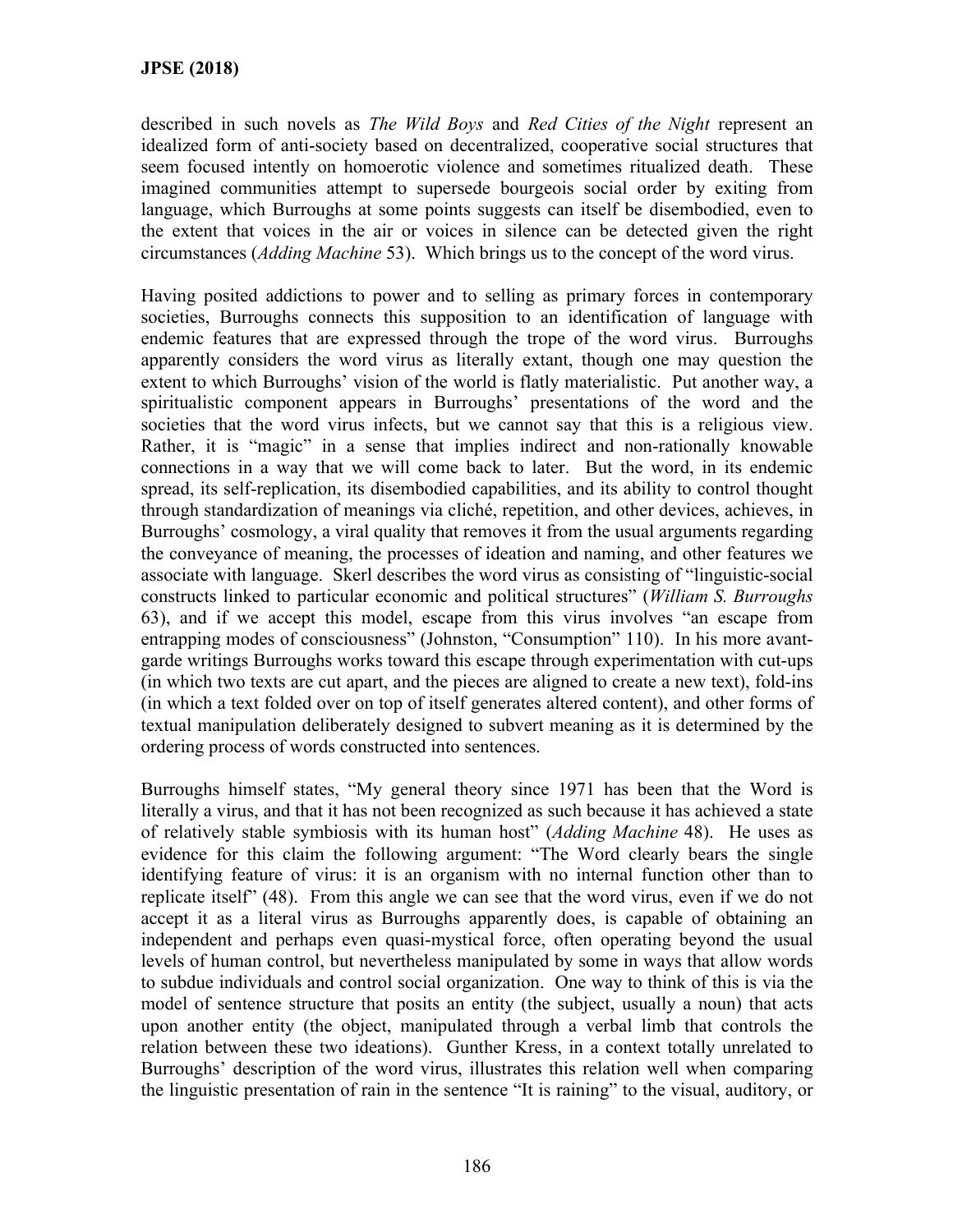other modes in which rain is presented as a feeling of wetness, the sounds of water splashing, and so on. The sentence structure in the lingual mode posits an "it" that is somehow making raining occur, suggesting a subject-based manipulation of perception that relies on an external or perceptually distinct entity or quality that makes raining operate ("it"). Whether for Burroughs such powers as those that these features of language permit are controlled by forces beyond earth, as some of the novels suggest, or whether such meanings are deliberately subverted by experimental textual techniques such as the cut up or the fold in, which try to undermine the domination of the word and the representational presentation of reality that it often manifests, much of the effort in Burroughs' work is to describe control structures and to show how these structures can be attacked and subverted through violation of the social and linguistic forces that shape or determine appropriate social behaviors.

In the novels these attacks often take the form of overt social violence, and are accompanied by descriptions of obsessively obscene, vicious erotic practices such as asphyxiation by hanging, almost invariably in a homoerotic context. Yet importantly these practices are not accompanied by any sense of standardized abiding moral evaluation. The style of writing, involving what Burroughs calls the "routine," removes us from moralistic or "bourgeois" consideration (particularly after Burroughs develops the mature style that starts with *Naked Lunch*), and becomes reportorial, deadpan, fantastical, generally macabre, and comic in a "black" or "arabesque" way. This effect, and the general style of the routine as an anecdotal strategy, is exemplified well by the famous routine describing the talking asshole in *Naked Lunch,* a passage that also illustrates in graphic manner how language takes over and degenerates individual existence:

Did I ever tell you about the man who taught his asshole to talk? His whole abdomen would move up and down you dig farting out the words. It was unlike anything I ever heard.

This ass talk had a sort of gut frequency. It hit you right down there like you gotta go. You know when the old colon gives you the elbow and it feels sorta cold inside, and you know all you have to do is turn loose? Well this talking hit you right down there, a bubbly, thick stagnant sound, a sound you could *smell*.

This man worked for a carnival you dig, and to start with it was like a novelty ventriloquist act. Real funny, too, at first. He had a number he called "The Better 'Ole" that was a scream, I tell you. I forget most of it but it was clever. Like, "Oh I say, are you still down there, old thing?"

"Nah! I had to go relieve myself."

After a while the ass started talking on its own. He would go in without anything prepared and his ass would ad-lib and toss the gags back at him every time.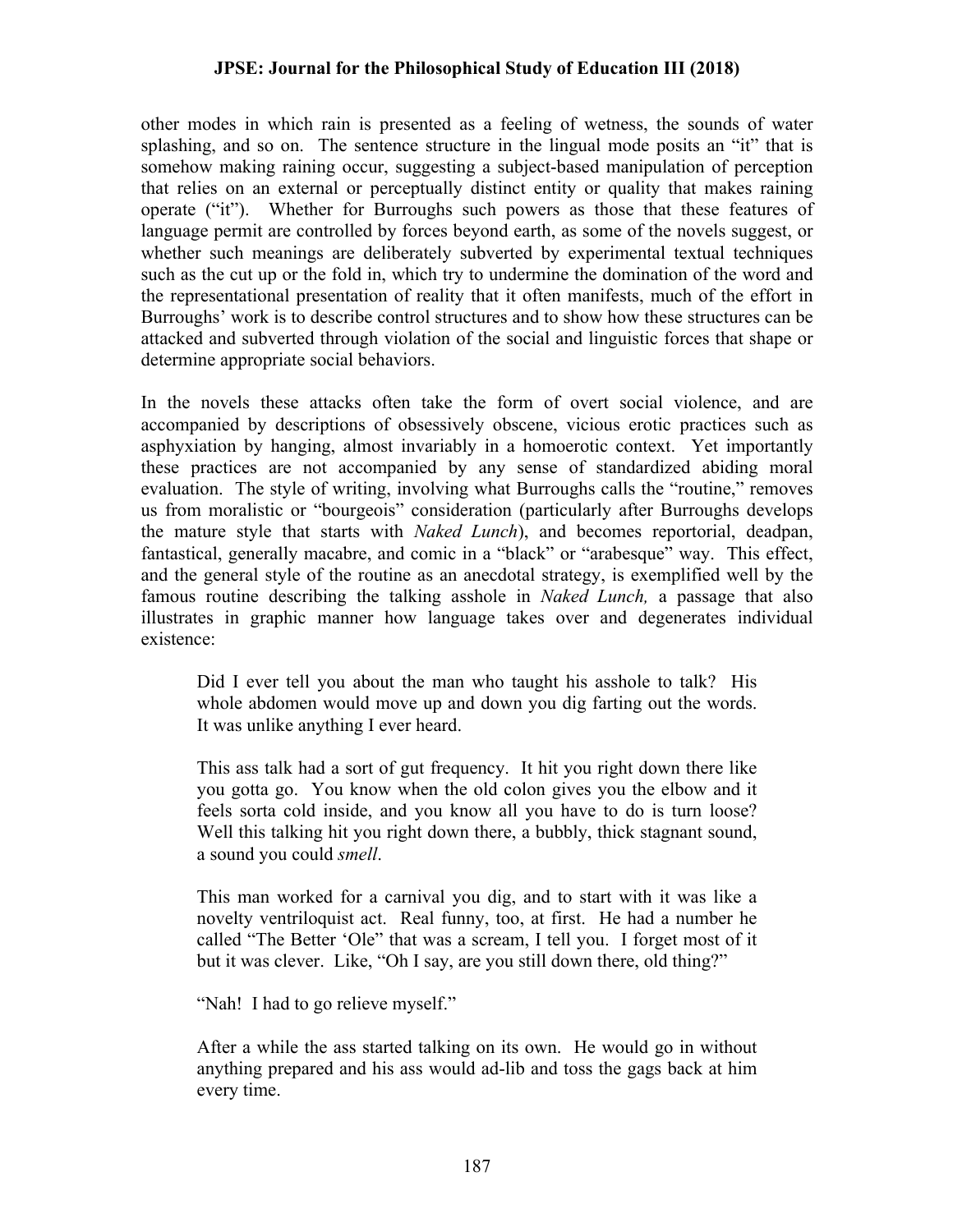Then it developed sort of teeth-like little raspy in-curving hooks and started eating. He thought this was cute at first and built an act around it, but the asshole would eat its way through his pants and start talking on the street, shouting out it wanted equal rights. It would get drunk, too, and have crying jags nobody loved it and it wanted to be kissed same as any other mouth. Finally it talked all the time day and night, you could hear him for blocks screaming at it to shut up, and beating it with his fist, and sticking candles up it, but nothing did any good and the asshole said to him: "It's you who will shut up in the end. Not me. Because we don't need you around here any more. I can talk and eat *and* shit."

After that he began waking up in the morning with a transparent jelly like a tadpole's tail all over his mouth. This jelly was what the scientists call un-D.T., Undifferentiated Tissue, which can grow into any kind of flesh on the human body. He would tear it off his mouth and the pieces would stick to his hands like burning gasoline jelly and grow there, grow anywhere on him a glob of it fell. So finally his mouth sealed over, and the whole head would have amputated spontaneous — (did you know there is a condition occurs in parts of Africa and only among Negroes where the little toe amputates spontaneously?) — except for the *eyes*, you dig. That's one thing the asshole *couldn't* do was see. It needed the eyes. But nerve connections were blocked and infiltrated and atrophied so the brain couldn't give orders any more. It was trapped in the skull, sealed off. For a while you could see the silent, helpless suffering of the brain behind the eyes, then finally the brain must have died, because the eyes *went out*, and there was no more feeling in them than a crab's eye on the end of a stalk. (*Naked Lunch* 110-112)

What happens in this passage is a literal takeover of ego-centered humanity as expressed through language by a malevolent oppositional force in what Skerl calls a "downward metamorphosis" (*William S. Burroughs* 39). This process occurs through a gradual assertion of voice over the person via political and emotive manipulation (the demand for equal rights and the crying jags). In the anecdote this voice reduces the body through a non-human (or perhaps, *à la* Nietzsche, too human) shutting down of the brain through cliché, emotion, and demand. Base human functions overtake capacities of language and all possible normal oral expression, and in this instance the effect is the devolution of the person into undifferentiated tissue, a form of stem cell material, though here achieving the opposite possibilities of plenipotentiary cells in that this material becomes almost a type of napalm disfiguring the body and devolving it toward the level of the crustacean or even further.

If for Burroughs much language usage incorporates a "definite technology for the negative use of words to cause confusion," this is "the opposite of what a writer does" (*Adding Machine* 34). "An essential feature of the Western control machine," Burroughs states, "is to make language as non-pictorial as possible, to separate words as far as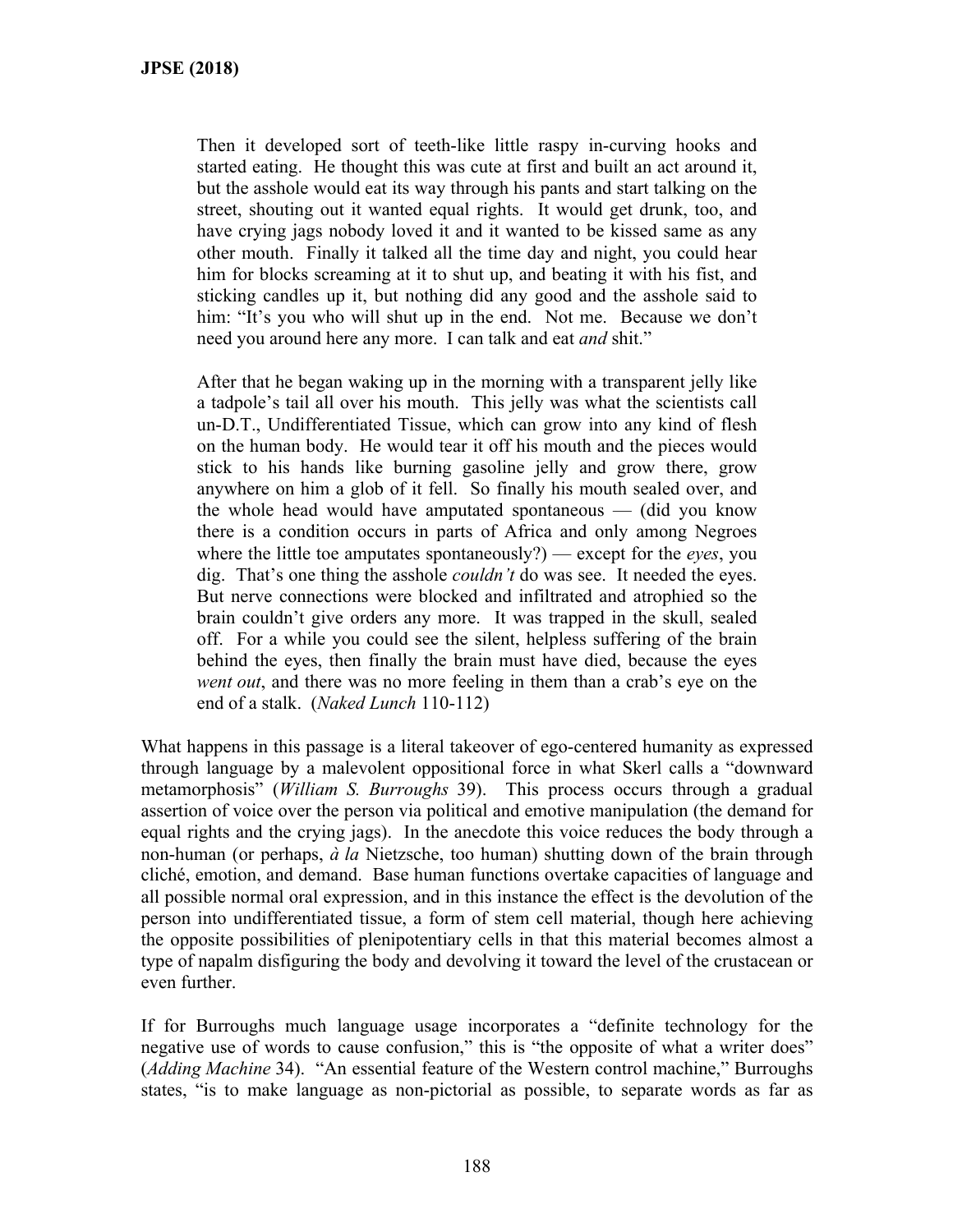possible from objects or observable processes" (Burroughs and Odier, qtd. in Baldwin 63). The writer, on the other hand, trains himself or herself to use words to focus on the particularities of existence, away from the exigencies of power and control, perhaps by setting up a counterbalance to this control. One might compare this vision of the word and how it works to evoke "charged" particularities, even if imagined or hallucinated, with the idea of the image developed by Ezra Pound, one of the leading Modernist poets whose work helped break the gridlock of traditional forms to usher in the free verse movement. According to Michael Alexander, Pound's *Cantos* follows a strategy in which "honesty to perception involve<sup>[5]</sup> a shifting focus and the use of superimposed images and dissolving forms" (138), in a way that foreshadows Burroughs' adaptation of the rapidly shifting routine. In a similar vein, "Imagism," the pioneering focus on "direct treatment of the thing" that Pound and others introduced in the years before World War One, "attempted a new purchase on reality ('direct treatment of the "thing"') by a process of limitation ('the "thing"') and exclusion of inessentials by a formal purism. The pursuit of the essential, the illuminating moment caught in the significant detail, was Pound's habitual aim, an empirical mysticism involved in the origin of descriptive poetry" (90). This "direct treatment of the thing" can be compared with Burroughs' explanation of the title of *Naked Lunch* as referring to "a frozen moment when everyone sees what is on the end of every fork" (Burroughs, *Naked Lunch* 199).

Pound's imagism thus bears relation to the strategies Burroughs employs. We must of course recall that the "image," as it is presented in poetry, literature, and writing generally, directly implicates itself in the "word," from which it is formed. For Pound, and in poetry generally, images are the creation of words that are used to stimulate or recall mental processes initiated by sensory perception. In this way the word, if not a virus, is a manifestation of energy, or at least becomes a funnel (like Pound's vortex) that can direct energy through its establishment of relations between energy fields. Thus Hugh Kenner can say of Pound's strategy that "Patterns made visible ... occupied [Pound]"; "'Emotion [evoked through language became] an organizer of form'" (146); "'Energy creates patterns'" (147). The "funneling" that words achieve is presented by Kenner as operating through indirection established by relation: "For Pound Imagism is energy, is effort. It does not appear itself by reproducing what is seen, but by setting some other seen thing into relation.... The action passing through any Imagist poem is a mind's invisible action discovering what will come next that may sustain the presentation ... to the end that the poem shall be 'lord over fact'..." (186). Again, this "image" is a creation of the word or of words that have been arranged to provide "psychic charge" through "direct treatment of the thing." It could be argued then that Burroughs achieves intensely "imagistic" effects through his presentation and disbursement of (often erotic) scenes that appear, evoke, and "fade out" in rapid order, rendering and in fact deliberately imitating a style that is often associated with the filmic or cinematographic.

The core concepts regarding the word and the power structures surrounding us lead us to Burroughs' suggestions regarding human interaction with the world in a way that can point toward the pedagogical approaches he mentions in some of his writings. Burroughs identifies his approach to the world as "magical thinking," and he contrasts it with other perspectives such as ego-dominated rationalistic thinking. Irwin associates Burroughs'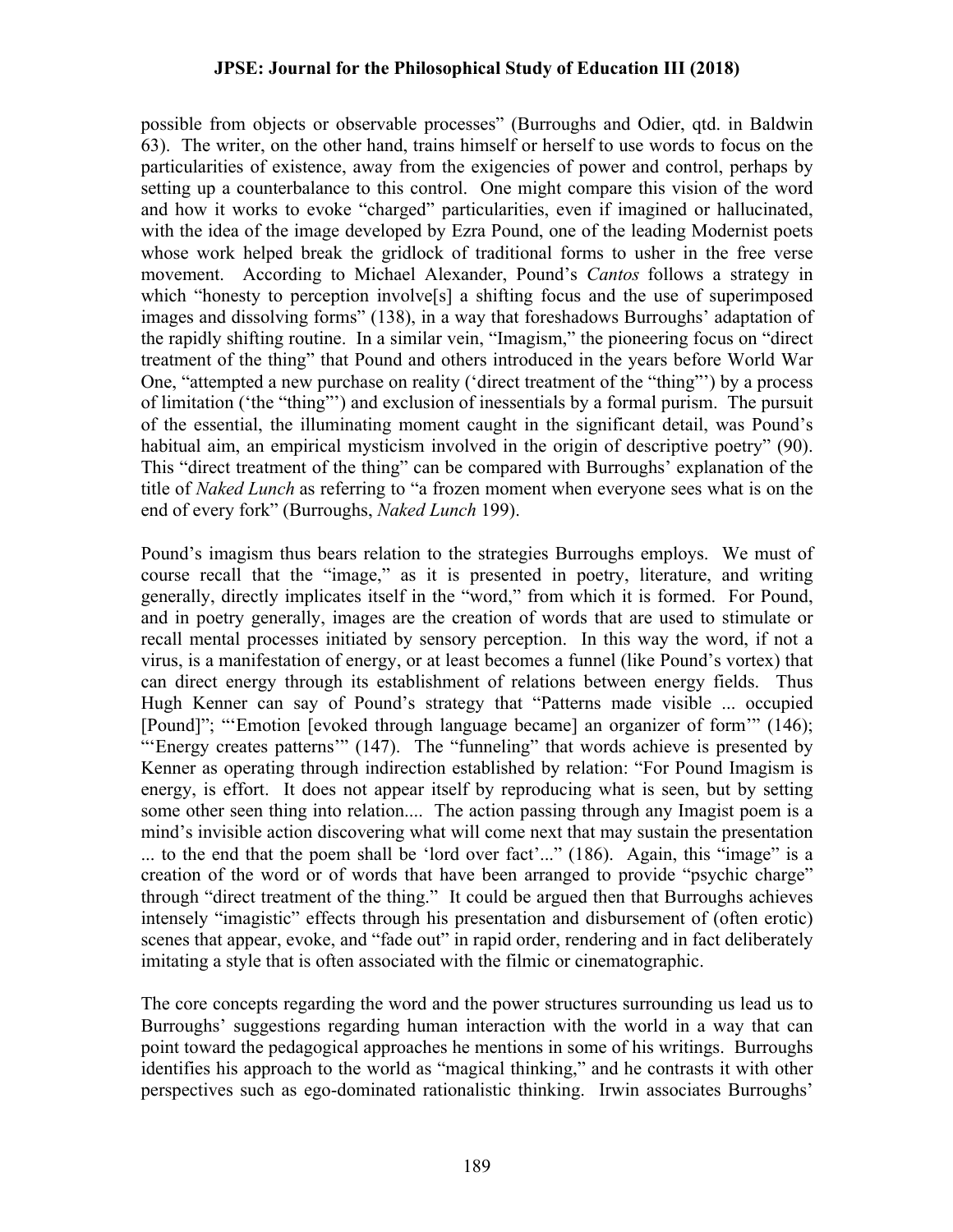position with "animistic values" and "a literary and mystical move which attacks the basis of Western modernity and indeed the very self-justification of the West itself" (278). Burroughs does this, Irwin continues, through the introduction of "demonology and ... thematic possession" (278) in a way that posits these forces without reduction, recalling (Irwin states) the position Paulo Freire takes toward animistic societies in *Cultural Action for Freedom*: "As Freire has shown, reductionist readings of animism and magic in non-Western societies apply an externalist logic which fails to understand the inner coherence of the magic system" (Irwin 278). A primary aspect of Burroughs' magical thinking is a belief that the individual is at the center of his or her own perceptual universe and in some ways makes things happen in that universe, be it intentionally or unintentionally. That is to say, the perceptual universe of the individual is specifically *that person's* universe, created and manipulated by that person, though often without that person's knowing or conscious intention. In fact the question of intentionality versus non-intentionality, insofar as it is centered in ego consciousness and rational decision, is misleading in that Burroughs sees "the ego" as a "liability," at least insofar as artistic creation goes. As he puts it, "The best writing and painting is only accomplished when the ego is superseded or refuted. An artist is in fact transcribing from the unconscious" (*Adding Machine* 88).

The power to make things happen surpasses conscious manipulation through egocentered domination in that Burroughs suggests that Freudian Id and Superego merge with ego, and that most action occurs outside conscious thought, though the links between consciousness and unconsciousness can often be traced. Burroughs believes in fact that the Freudian model offers an "outmoded" (*Adding Machine* 88) description of the spheres of human consciousness and the subconscious. To the end of usurping the domination of perceptions by the ego and increasing awareness of the connections between consciousness and the subconscious, he describes exercises he uses in writing classes that involve observation and a pursuit of the thought patterns that lead to particular events or perceptions. These exercises, which resemble some of the techniques used in Scientology and aim at results similar to those underlying spiritual beliefs and practices associated with eastern religions and disciplines, alert the student to perceptual processes and help the student understand or trace subliminal links that underlie "accidents" (which, for Burroughs, who is operating in a magical universe, are never accidental) and other actions and interactions in which the student is involved. In a way we could call these practices instances of spiritual pedagogy, in that behind them lies an effort to increase awareness and perhaps mindfulness. These efforts thus become central to developing a sense in which the student learns to shape or construct his or her own world, which Burroughs essentially sees as the activity the artist or writer engages in making reality.

Burroughs points toward this understanding of magical thinking in his collection of essays *The Adding Machine*, where he declares his acceptance of magical truth. As he puts it, "Magic is the assertion of *will*, the assumption that nothing happens in this universe (that is to say the minute fraction of the universe that we are able to contact) unless some entity wills it to happen. A magical act is always the triumph or failure of the will" (99-100). He continues: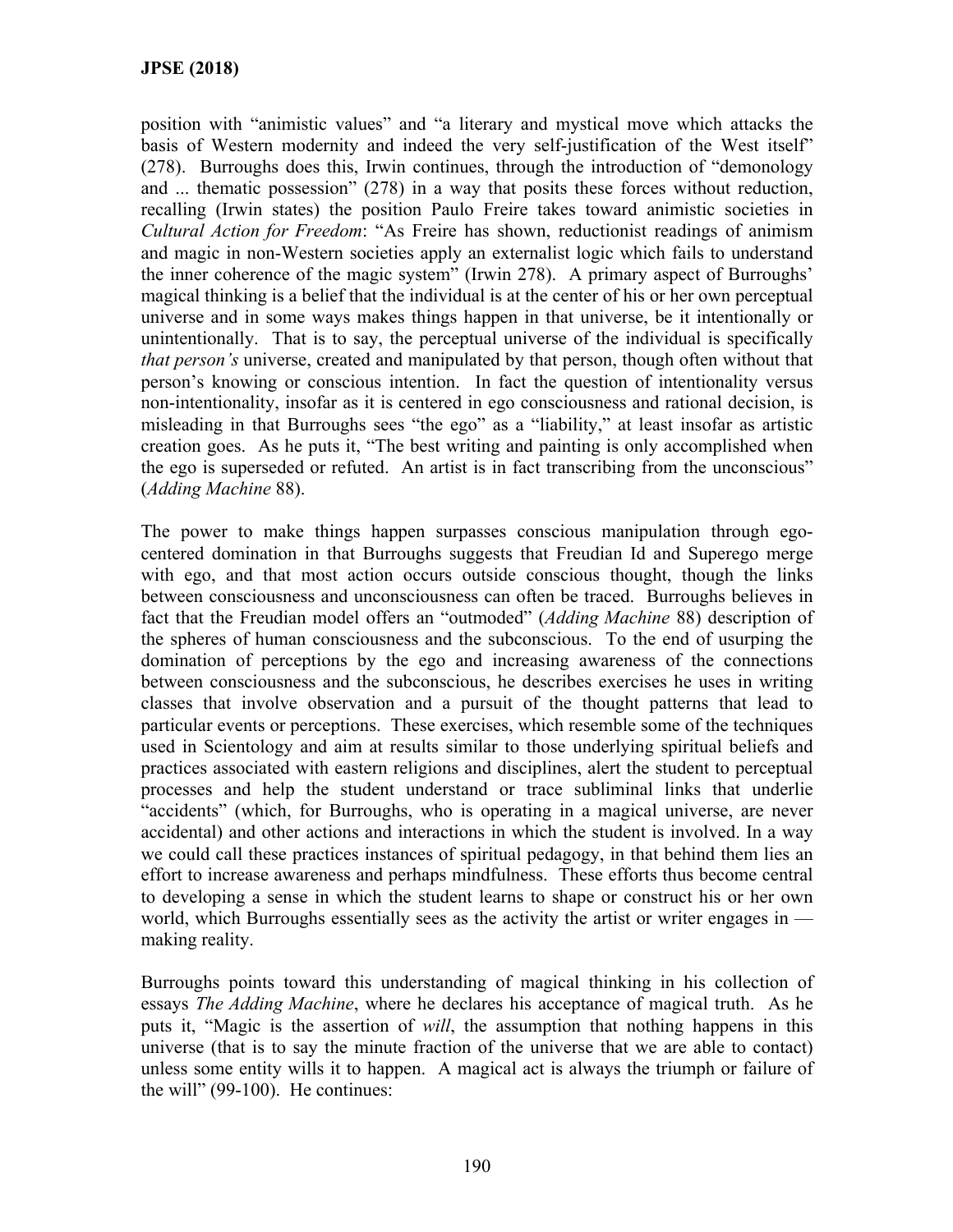Among so-called primitive peoples, if a man is killed in a fall from a cliff, the friends and relatives of the victim start to look for a killer…. The magical push or pull, which potent magic men achieve by a projection of their malignant will, reaches its purest form in defenestration…. You can observe [the mechanisms of magic] operating in your own experience. If you start the day by missing a train, this could be a day of missed trains and missed appointments. You need not just say 'Mektoub, it is written." The first incident is a warning…. Writers operate in the magical universe and you will find the magical law that like attracts like often provides a key note.... In the beginning was the word and the word *was* God. And what does that make us? Ventriloquist dummies. Time to leave the Word-God behind. (100-103)

Many of the exercises Burroughs recommends for writers involve acts of perception designed to increase awareness of the immediate environment. As an example, he presents the following recommended practice: "when walking down any street, try to see everyone on the street before he sees you. You will find that if you see others first they will not see you, and that gives you time to observe" (*Adding Machine* 33). Whether we can say that the results of this practice are true – whether, that is, by seeing others first you prevent them from seeing you – is obviously debatable, and would need to be tested through data collection or controlled experimentation, though such an approach would inevitably sabotage the results of the testing of the "magic" by its imposition of controls. Variations on this exercise mentioned by Burroughs involve successive observations of objects of specific colors as one walks, so that for instance one focuses on the red objects, then on the blue, green, yellow, etc., taking note of each. Burroughs' name for this exercise is "walking on colors," and he describes it this way: "Pick out all the reds on a street, focusing only on red objects…. Switch to green, blue, orange, yellow" (*Adding Machine* 50). The point of such exercises is that *perceptually*, the writing student who practices externalized focus of attention develops observational skills that increase awareness through centering on external realities rather than a potential interiorized monologue of random thought, or in literary terms a "stream of consciousness." Additionally, these exercises turn perception into montage, recalling Douglas Baldwin's assertion that for Burroughs, "montage in film and literature more closely matches human perception (especially urban perception) than ideologically inspired linear narrative with its satisfying closure" (Baldwin 71).

I have suggested that such techniques resemble some of the strategies that Scientology employs. In Scientology, one simple exercise can be interpreted as involving an effort to consciously observe objects via a process of direct questioning that emphasizes objective existence. An example would be to choose an object, say a tree, and consciously follow the steps suggested by the words "See that tree? Look at that tree. Thank you. See that sign?" and so on. An interlocutor might start you on this process, but eventually it gets internalized, so that the perceiver him- or herself follows the steps of itemization, observation, and disengagement via acknowledgement. The person practicing the exercise is of course expected to actively connect through the steps by *really* looking at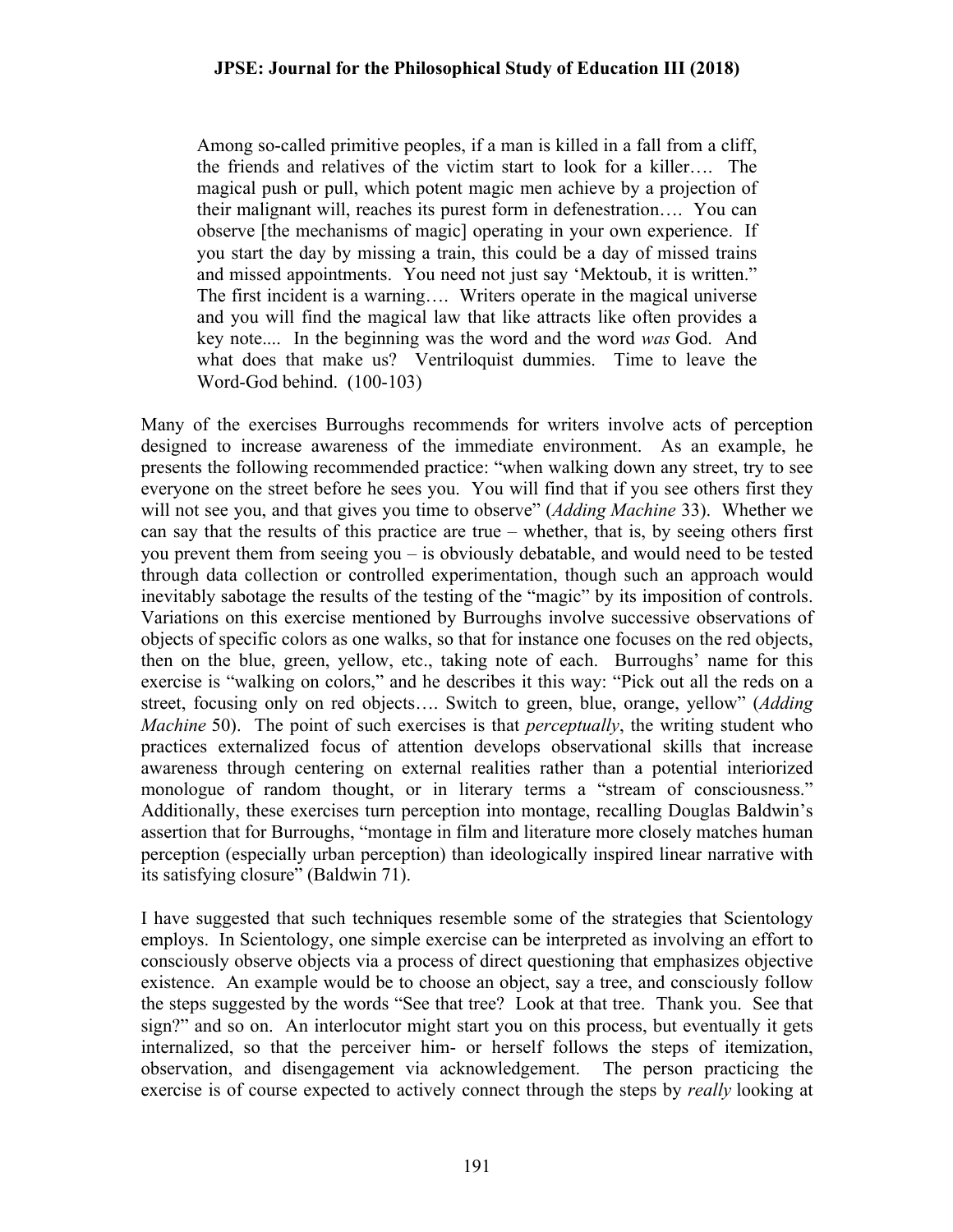the tree (or whatever), even to the point of acknowledging its individuality and the particularities of its existence, appearance, and qualities through the act of thanking, paying respect to the tree, which perhaps merges with the self-congratulation implied in the acknowledgement of one's participation in the exercise. The effect might be said to involve separation of the perceiver from the visible world, and objects in the visible world from each other, so as to emphasize the individual's existence as a detached being (in Scientological terms, an operating Thetan) that is not actually part of the physical world as such. In fact one of the physical effects of such exercises is increased depth perception and awareness of existential dimensionality, accompanied by a "quieting of the mind" through externalized concentration on perception that makes the exercise useful as a technique of increasing mindfulness and awareness.

The connection between Burroughs' approach and strategies employed in Scientology may not be accidental. Burroughs himself practiced Scientology and apparently reached the state of "Clear" (Kostantinou), which refers to a level of consciousness in which past memories (called engrams) no longer generate uncontrolled reactive response. Burroughs has written regarding Scientology,

Some of the techniques [of Scientology] are highly valuable and warrant further study and experimentation…. On the other hand I am in flat disagreement with [its] organizational policy. No body of knowledge needs an organizational policy. Organizational policy can only impede the advancement of knowledge. There is a basic incompatibility between any organization and freedom of thought. Suppose Newton had founded a Church of Newtonian Physics and refused to show his formula to anyone who doubted the tenets of Newtonian Physics? All organizations create organizational necessities. It is precisely organizational necessities that have prevented Scientology from obtaining the serious consideration merited by the importance of Mr. [L. Ron] Hubbard's discoveries. Scientologists are not prepared to accept intelligent and sometimes critical evaluation. They demand unquestioning acceptance. ("William S. Burroughs on Scientology")

We see Burroughs acknowledging the possibilities Scientology offers, but attacking it because of its adherence to bourgeois order, and in fact its slippage into the "control" mode that underlies "organizational necessities." Scientology becomes just another control structure attempting to dominate thought and existence. The freedom implicit in the exercise, in that it distinguishes and provides individuality to each entity perceived, is negated by the mechanisms of control that the Church of Scientology imposes upon its members, not to mention its control over the techniques this organization has developed to increase individual awareness.

One goal in Scientology is the "clearing" of reaction to external stimuli that "trigger" the individual. A strategy employed to this end involves sitting in a chair facing another person. The goal is to remain in a still, "meditative" state while the person opposite you says or does any number of things to provoke you or to "push buttons." The exercise is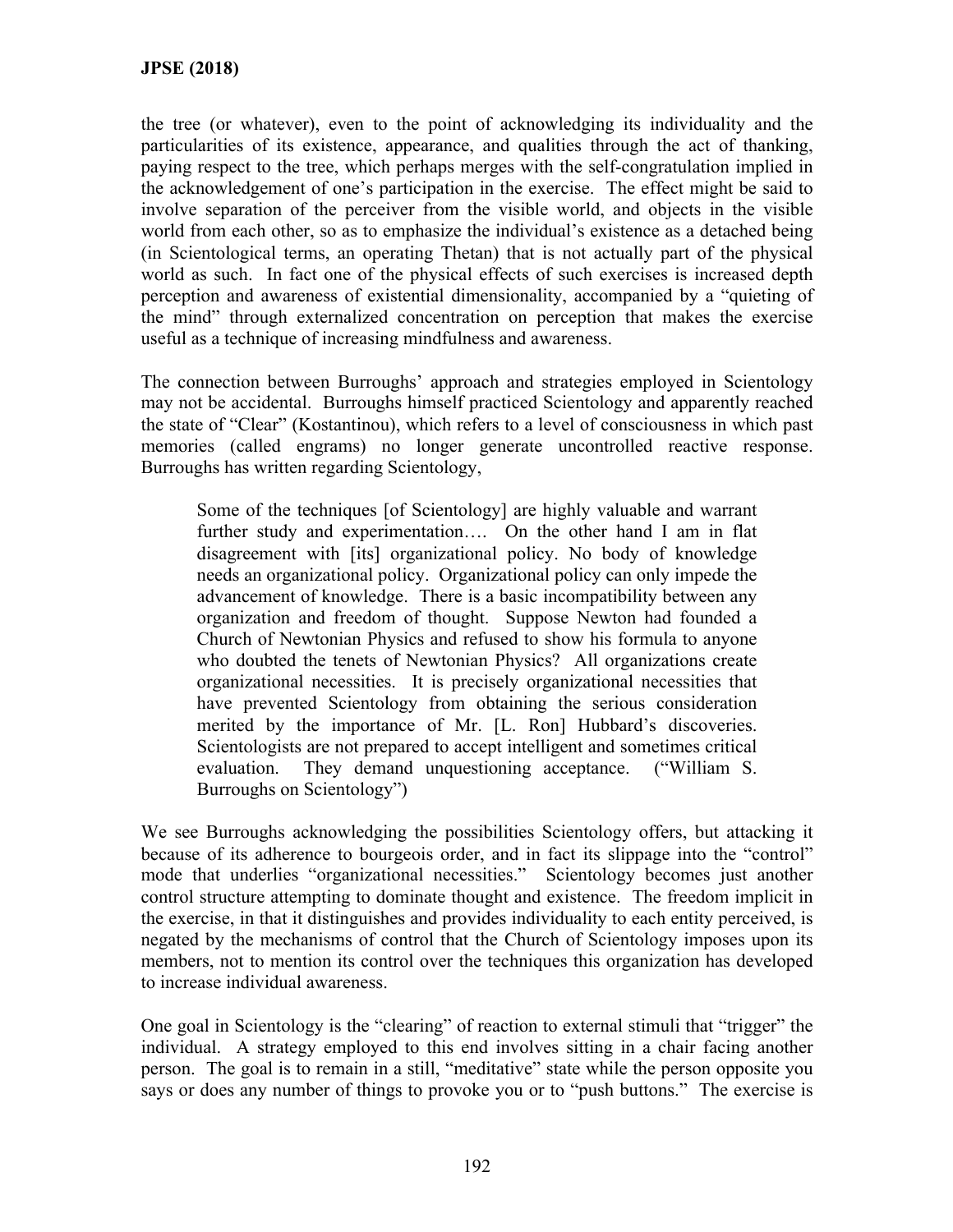meant to eliminate charge from what Scientologists call "the reactive mind." Similarly, the e-meter, a device that resembles a lie detector, is used to measure reactions with the aim of reducing the emotional "charge" associated with memories, just as by repetition one might imagine a subject reducing the charge measured by a lie detector. The intention is to "clear" the subject of emotional reactions generated by latent memory in order to prepare the subject for direct reception of the Scientological "truth" of human existence as "operating Thetans" (which is beyond the scope of this paper; as the Scientologists would put it, "understanding is agreement"). Hence the idea of "going clear" or of being "clear" refers to achieving or being in a state where the emotional charge of past events has been lessened or erased. Writing to Allen Ginsberg, Burroughs described this method of clearing as involving "directed recall": "[the Scientologists] simply run the tape back and forth until the trauma is wiped off. It works" (qtd. in Kostantinou).

Similar goals of deprogramming operate in the "pedagogical sets" (if one can use such words to describe them) of disciplines or religions such as yoga and Buddhism, both of which employ or encourage exercises to limit, counter, or reduce the "charge" of reaction generated by experience — sometimes in past lives — and its (often unconscious) internalization. Thus in these traditions the aim is to "empty" the mind through restraining and ultimately "clearing" mental content, as is made evident in the description of yoga that opens Patañjali's *Yoga Sutra*, which specifies the aims of yogic practice:

Yoga is the cessation of the turnings of thought. When thought ceases, the spirit stands in its true identity as observer to the world.

Otherwise, the observer identifies with the turnings of thought.

(Stoler Miller 29)

The "turnings of thought, whether corrupted or immune to the forces of corruption" (31), are identified as "valid judgment, error, conceptualization, sleep, and memory." These in turn are defined as follows:

The valid means of judgment are direct perception, inference, and verbal testimony. Error is false knowledge with no objective basis. Conceptualization comes from words devoid of substance. Sleep is the turning of thought abstracted from existence. Memory is the recollection of objects one has experienced. (Stoler Miller 31)

The role of language in perpetrating such "turnings of thought" should be obvious. Language arguably underlies all acts of inference and verbal testimony, as well as all "false knowledge" and "conceptualization," even if these relations are not always immediately obvious. Arguably the "image" structure of the brain involves visualization existing under a layer of verbalization that shapes and disguises visualization. The Poundian "imagism" discussed above in fact achieves its "psychic charge" through the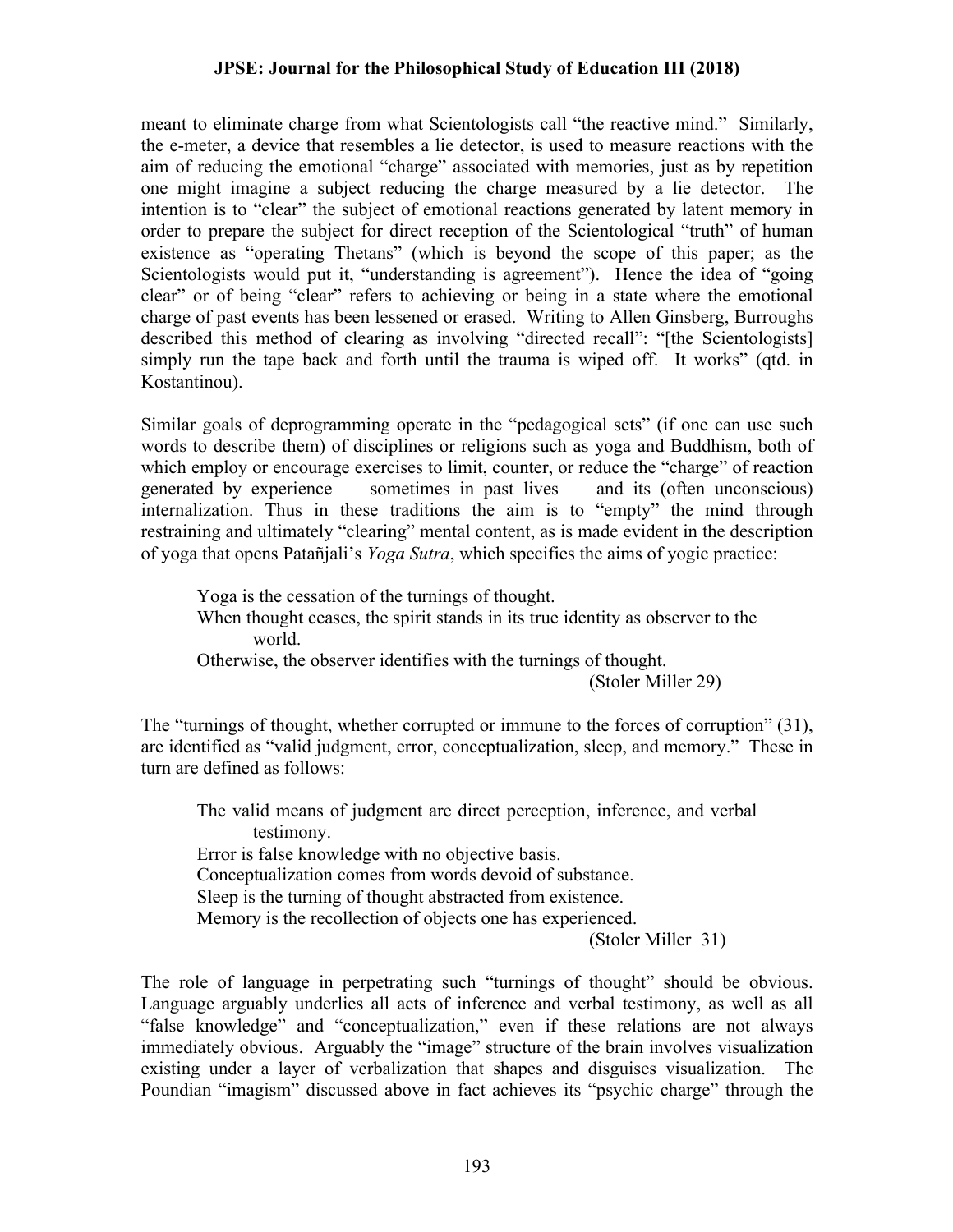word's power to evoke the (deeper) visual or sensual image and/or perhaps to link images in a way that generates energetic responses. In many ways, then, "thought" can be understood as a manifestation of language, and often this manifestation occurs as what Patañjali calls "verbal delusion." Yogic practices included among the eight limbs of yoga, such as *asana* (yoga poses) and *pratyahara* (withdrawal of the senses), are designed to move one progressively toward "the cessation of the turnings of thought," which includes the cessation of (internalized) language.

Buddhism similarly encourages practices such as meditation that are meant to lead to states involving the stilling of thought. A primary aim here is to move the subject away from the separation of self and other and imprisonment in the past (i.e., karma) towards a recognition of the illusory nature of reality, or the "void." Burroughs in fact describes a conversation he had with Allen Ginsberg in relation to his theory of the word, as follows:

I asked some of my Buddhist friends, including Allen Ginsberg, this simple question: who are you actually talking to when you are 'talking to yourself'? Without presuming a complete understanding of the nature of the Word, I suggested that such an understanding would make it possible to shut off the internal dialogue, to rub out the Word. Allen replied that the Buddhists have developed techniques over the centuries to do just that; it may be so. Not having experimented with their techniques, I can't say. But I wanted some *answers,* and it seems to me that in the three thousand years the Buddhists have had to toss this around, they have not come up with any. I offered this challenge then and I repeat it now: give me ten years and a billion dollars for research, and I'll get some *answers* for the question of the Word. (*Adding Machine* 48)

The suggestion Burroughs here makes in fact echoes one sometimes associated with Scientology, in that (so the argument goes) the Scientological employment of the e-meter and other technologies or practices eliminates the trial-and-error or "marathon" approach of the ancient disciplines, substituting technological solutions for ardor and money for time. It should also be noted that Burroughs' focus is much narrower than those of these ancient disciplines, in that 1) Burroughs concentrates exclusively on the effect of the word on human consciousness, and links it with the effect of social control mechanisms on human consciousness in a way that if addressed at all in the ancient systems, is only approached indirectly; 2) Burroughs lays aside the direct focus on morality as traditionally understood, not evoking concepts such as faith or consideration of observances (the yogic concern with *yama* or moral principles, the Buddhist emphasis on "right speech" and "right action" as part of the eight-fold path). In fact Burroughs hints in *Naked Lunch* that the state of peace and full awareness sought in *samadhi* (which he calls Soma) is in some ways just another form of addiction: "I have heard that there was once a beneficent non-habit-forming junk in India. It was called *soma* and is pictured as a beautiful blue tide. If *soma* ever existed the Pusher was there to bottle it and monopolize it and sell it and it turned into plain old time JUNK" (*Naked Lunch* 201). It must also of course be remembered that Burroughs here is writing a novel rather than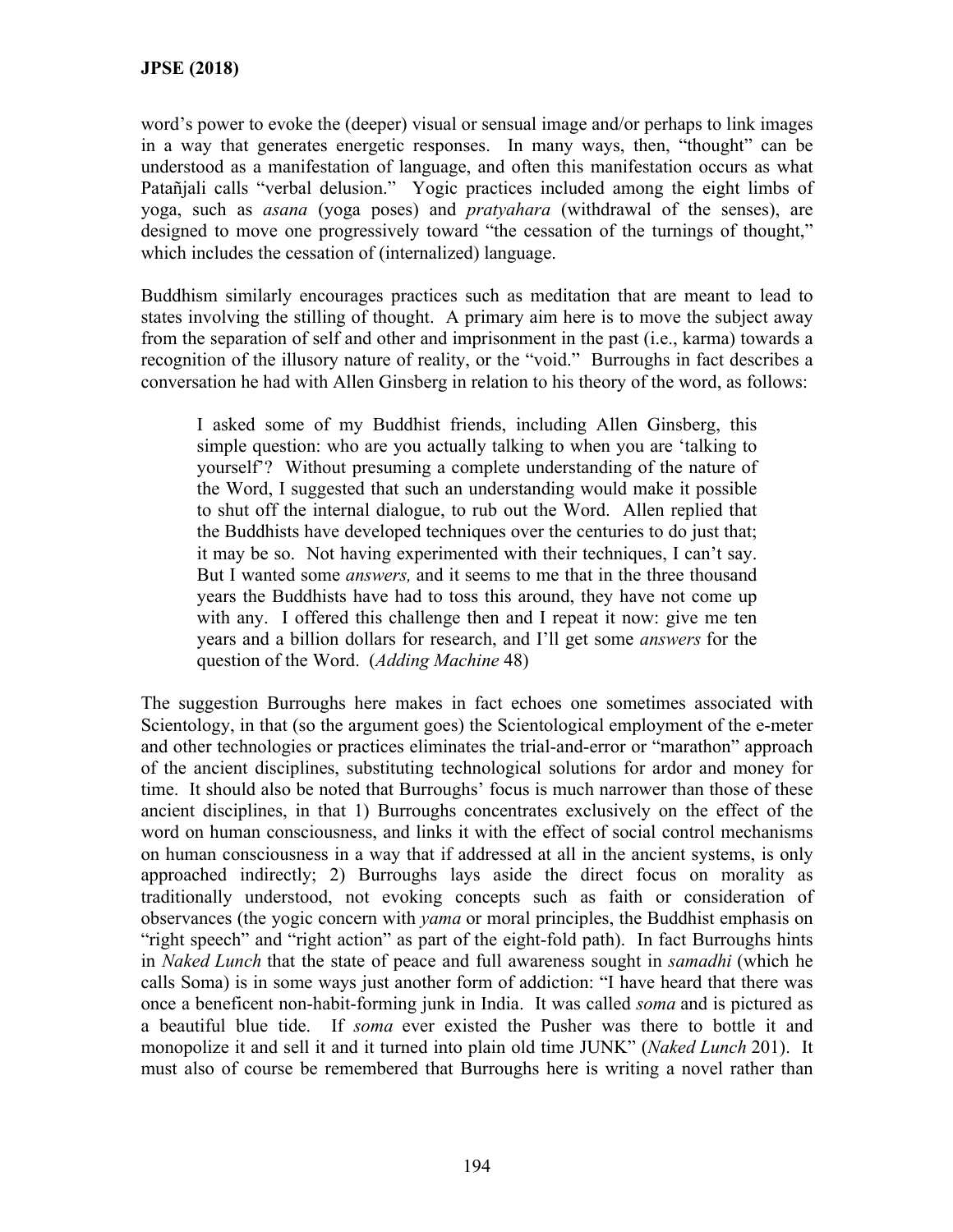exploring a philosophy, so we are allowed to "suspect" the representation of the "truth" as it appears in the text, or in the perspective of the characters presented in the text.

If we wanted to link Burroughs' perspective to a more familiar or western pedagogical stance, we could point to Paulo Freire's description of the human relation to the world as presented in *Cultural Action for Freedom,* where he suggests the effect language has on human interaction with the world:

Engagement and objective distance, understanding reality as object, understanding the significance of men's action upon objective reality, creative communication about the object *by means of language*, plurality of responses to a single challenge — these varied dimensions testify to men's relationship with the world. Consciousness is constituted by the dialectic of man's objectification and action upon the world. (40-41. My emphasis)

In *Pedagogy of the Oppressed* Freire posits the "banking school of education" as the tradition in which students become depositories of information later to be regurgitated at will or at the bequest of the educational system. He argues for a critical pedagogy of "problem posing" that should allow the oppressed to regain their humanity and overcome their condition of oppression, a position that tallies in part with the Burroughsian approach in which the pupil becomes central to (and hence presumably gains some power over) interpretation of the world. Freire, however, does not suggest that the individual "makes" his or her own reality, but rather confronts and (hopefully) overcomes the problems posed by an extant reality, be they environmental, physical, or social. Burroughs goes beyond oppression at the social level by exploring the mechanisms of thought through which such information can be posited. The word virus, for example, becomes a controlling motif pointing toward the mechanisms of control that need to be confronted to go beyond the mechanism. In this way, through the quasi-spiritual or magical, the Burroughsian approach sidesteps the Freirian position in that Burroughs calls the very mechanisms of organization of the 'real' into question. For instance, in discussion with Daniel Odier, Burroughs points out that "If we realize that everything is illusion, then any illusion is permitted. As soon as we say that something is true, real, then immediately things are not permitted" (qtd. in Baldwin 70). An example of this approach to reality can be seen in the perception of something as seemingly basic to the human experience as time. Vecchio, in discussing the impact of Burroughs' theories on industrial music, points out that "The linear nature of time is usually not thought of as a 'deliberate attack' from an enemy, but time is an imposition that is never agreed upon *a priori*" (25). While it is difficult to imagine how one might escape from temporal linearity, it is not totally inaccurate to state that the *perception* of time as linear (in opposition, for example, to a cyclical understanding of time) is generated by social, cultural, and perhaps mechanical forces. It might in fact describe the difference between a mythical and a rationalistic approach to existence, in that it replaces eternal recurrence with temporal linearity. In his writing, Burroughs often undermines the perception of linear time through paramnesiac manipulations of words meant to generate senses of déjà-vu or jamais-vu. Bonome relates this practice to "ritornello," "a term describing a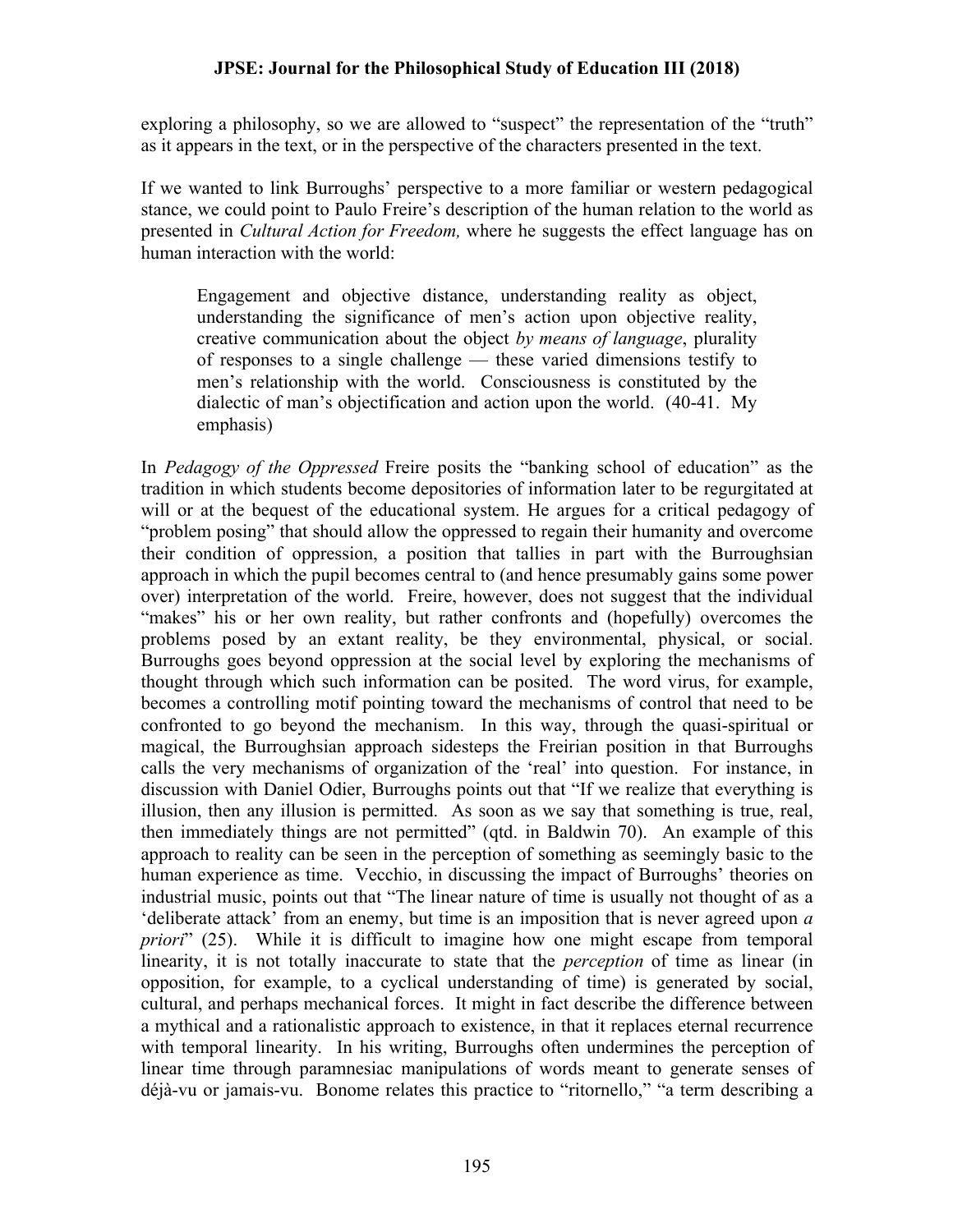section of a musical composition, which is repeated at some point during its performance," and discusses this practice in relation to "paramnesia":

"paramnesia" typically defines a condition where the subject is not able to remember the proper meaning of words. Two other forms of paramnesia are worth mentioning; one occurs when someone thinks she has seen a scene before or lived a situation when in reality it is the first time such scene or situation is encountered, and is associated with "déjà-vu." The other type of paramnesia, where the familiar is thought to be experienced for the first time, is called "jamais vu."

These effects, manipulated in textual presentation, perhaps call into question, or reflect, or sabotage similar factors of control that are seemingly embedded in our perceptions, so that (Baldwin states), according to Burroughs, "*both* visual and verbal narratives traditionally fail to mimic real processes of perception; they instead redefine how people 'see'.... [T]his 'redefining' becomes a trope for how perception — individuals' 'narrative self-fashioning', as it were — is controlled by outside forces"  $(65)$ . Thus we reach Burroughs' contention that "'Reality' is simply a more or less constant scanning pattern — The scanning pattern we accept as 'reality' has been imposed by the controlling power on this planet, a power primarily oriented towards total control" (qtd. in Baldwin 69).

Other exercises Burroughs suggests for writers go beyond the direct focusing on externalities described above, and may suggest ways in which "magical" approaches can begin to undermine such established notions as temporality. These approaches involve an effort to provide inroads into the subtle psycho-spiritual or magic interactions that emerge from the interplays of self, unconscious, environment, and perhaps the unnamable or unspeakable. Thus Burroughs recommends an exercise that mingles subject, object, and other potential entities or agents, perhaps as a way of beginning to penetrate the dichotomies such naming suggests. Here is the exercise, along with some results and suggested effects:

Take a walk around the block. Come back and write down precisely what happened with particular attention to what you were thinking when you noticed a street sign, a passing car or stranger or whatever caught your attention. You will observe that what you were thinking just before you saw the sign relates to the sign. The sign may even complete a sentence in your mind. You are getting messages. Everything is talking to you. You start seeing the same person over and over…. At this point some students become paranoid. I tell them that of course they are getting messages. Your surroundings are *your* surroundings. They relate to *you*. (*Adding Machine* 101-102)

"Writers operate in the magical universe and you will find the magical law that like attracts like often provides a key note" (*Adding Machine* 101), Burroughs explains. In the exercise one of the most notable features is the subject's subtle perception of escape from linear time and rationalized organization of events. The sign completes a sentence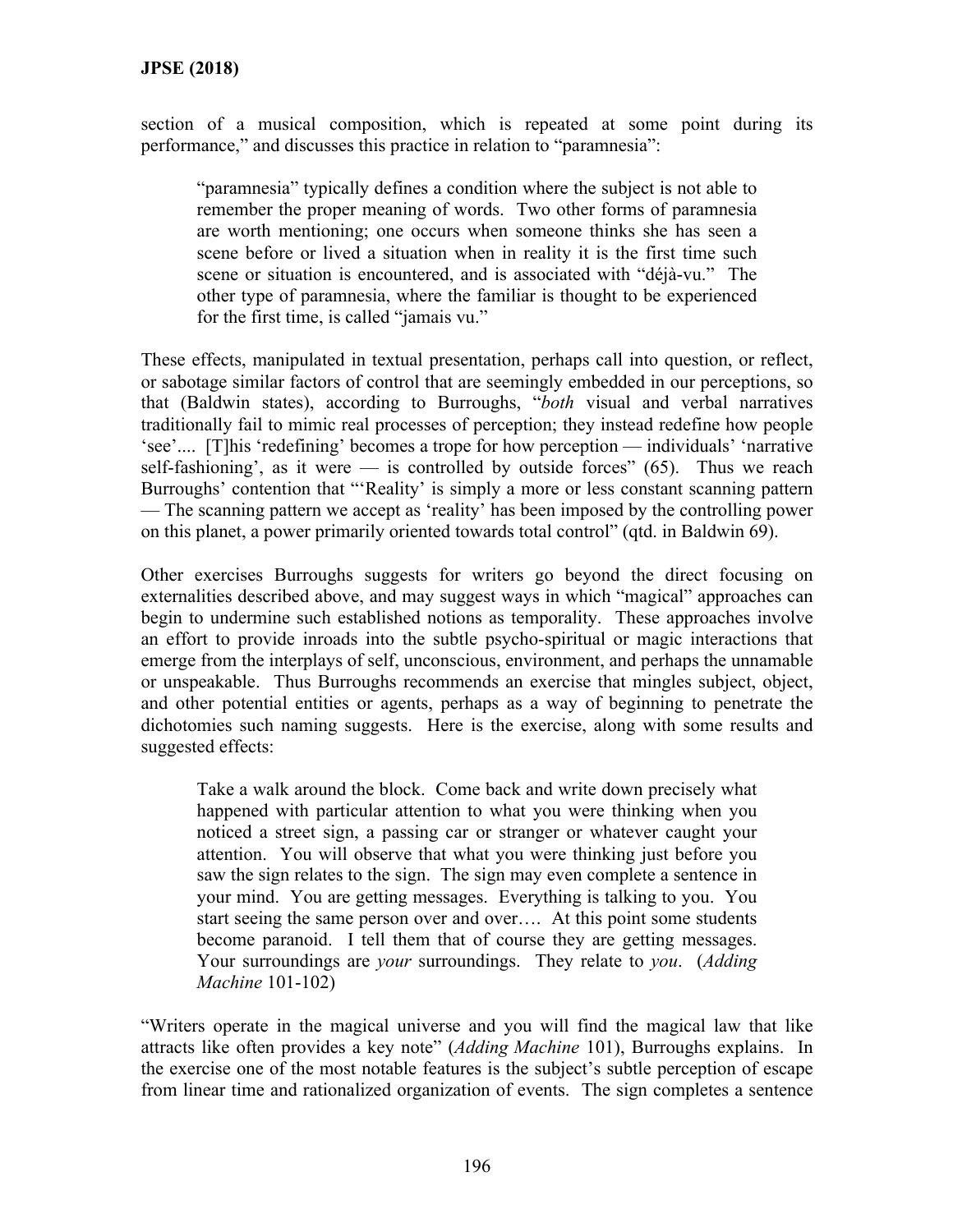in a way that might suggest pre-perception or Jungian synchronicity (which Burroughs mentions, though he does not associate the phenomenon with Jung), or it points to the interference of environment with thought so that the sign becomes the logical or necessary end by somehow imposing its message on the subject's consciousness prior to direct awareness. Again, rational or any scientific testing of this approach and its effects would require some form of double-blind testing that given the subjective nature of the experience would be almost impossible, since it would require an affirmation of subjectivity through objective means — employment of the sort of organizational structure that Burroughs wishes to subvert, and a process posited upon the terms and meanings the exercise in some ways seeks to question. The question becomes, to what extent do we live unconsciously outside rational order in a world where voices float in the air, a sign completes a seemingly unrelated meaning, synchronous occurrences immerse us in repetitions of the same, invisibility is achieved through perception, etc.? These are both features of and questions posed by the magical world Burroughs claims he exists in and defends, and they return us to the realm of the shaman, spirit traveler, and other beings who exist in a world we in contemporary society claim to have left behind, a world of "primitive" "magical" existence in which all events are controlled *not* by assigning them meaning, but by attributing causal components that are often identifiable as unnamable forces. Burroughs' deliberate Rimbaudian deregulation of the senses, not to mention his experiences living in Mexico and Morocco, and his deliberate immersion in hallucinogenic experimentation during his journeys in the Amazon as depicted in *The Yage Letters*, suggests the extent to which he has tried to replicate, in modern terms, qualities of the primal, magical world order that seems ubiquitous in primordial societies. As he puts it, "I [give] my writing students various exercises designed to show how one incident produces a similar incident or encounter. You can call this process synchronicity and you can observe it in action" (*Adding Machine* 101).

As mentioned at the beginning of this paper, Burroughs lived as a writer rather than a teacher, so his comments on teaching are limited. From the few examples of strategies he developed to teach writing students, however, we can reach some conclusions, including those Burroughs himself presents. The intention of his teaching is to increase student awareness of the immense subtleties of the present moment as it passes, and to suggest the degree to which slippage of past and present, and interference of subliminal components, constitutes what we perceive as present reality, which so often includes what we *don't* perceive even though too often this component becomes the dominating agent in events that shape lives. It is the effort to capture the complexity of this reality, or to make this moment as fully alive as possible, that motivates the artist, Burroughs might suggest. The "word technology" the writer uses as a tool of trade is a "technology of magic," he would maintain, though "in the case of newspapers and magazines, [it is] mostly black magic. They stick pins in someone's image and then show that image to millions of people" (*Adding Machine* 49). Burroughs aims to sharpen perception "to help [students] make their own enquiries into the nature of word and image as they manifest themselves along association lines" (*Adding Machine* 50). The approach of "taking a walk with the continuity and perceptions you encounter" (*Adding Machine* 50) is useful to writers because "Writers operate in the magical universe" (*Adding Machine* 101), and the "variations of the walk exercise [are] all designed to show the student how incidents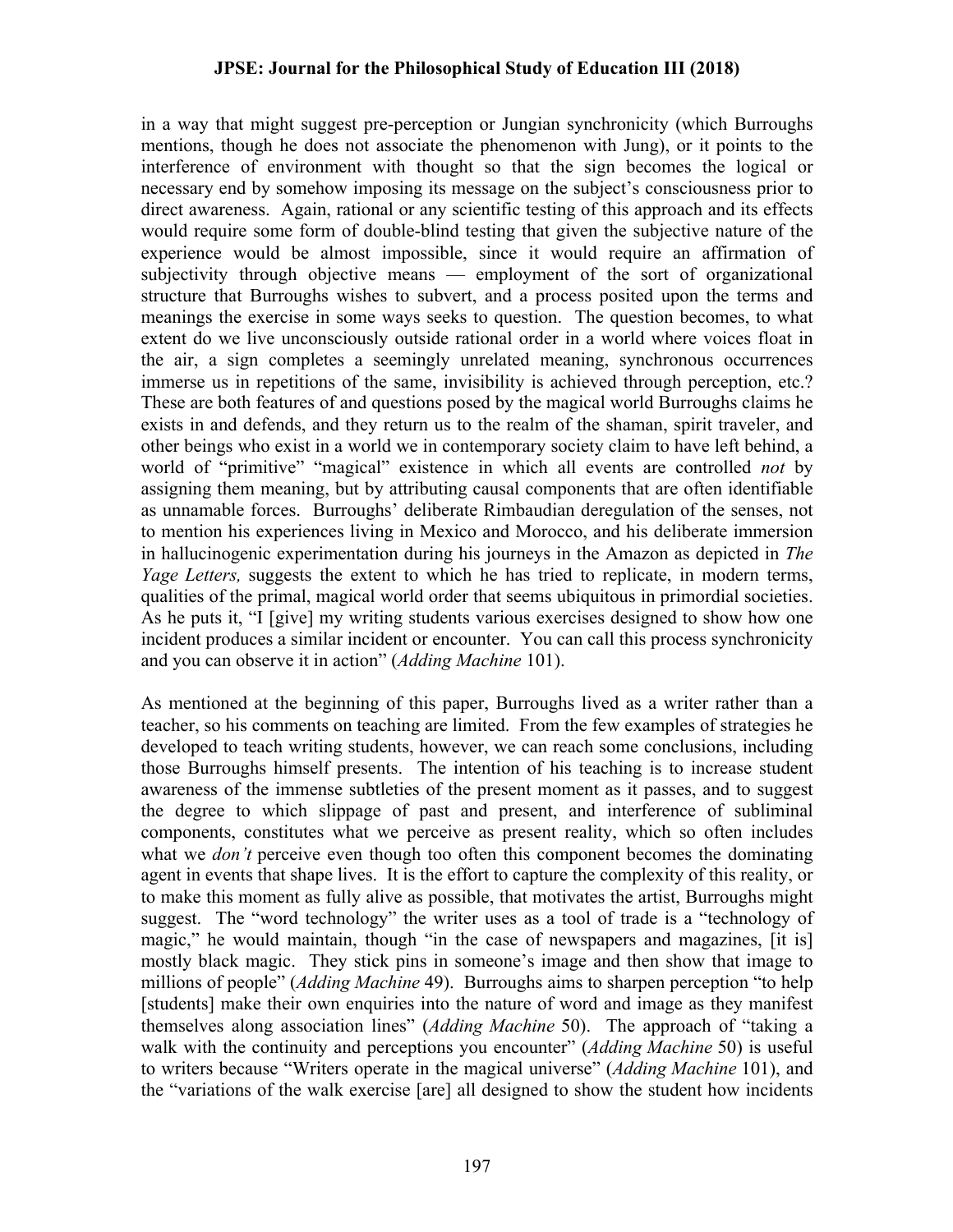are created and how he himself can create incidents. Artists and creative thinkers will lead the way into space" — a goal Burroughs foresees as pivotal in the next stages of human evolution — "because they are already writing, painting and filming space" (*Adding Machine* 102). We can give the last word to Burroughs, who describes "writing as [a] magical operation" and "[t]he written word [as] an image" "originally ceremonial or magical" (*Adding Machine* 48-49) in nature, perhaps because of its very capacities to generate, collect, and direct energy in all its forms. The continuity of the magical capacities of language is central to Burroughs' attempt to "destroy society through fantasy" in an effort to assert the viability of the individual's power of invention and imaginary force as basic to the center of perceptual control — as creating a reality remade through magic.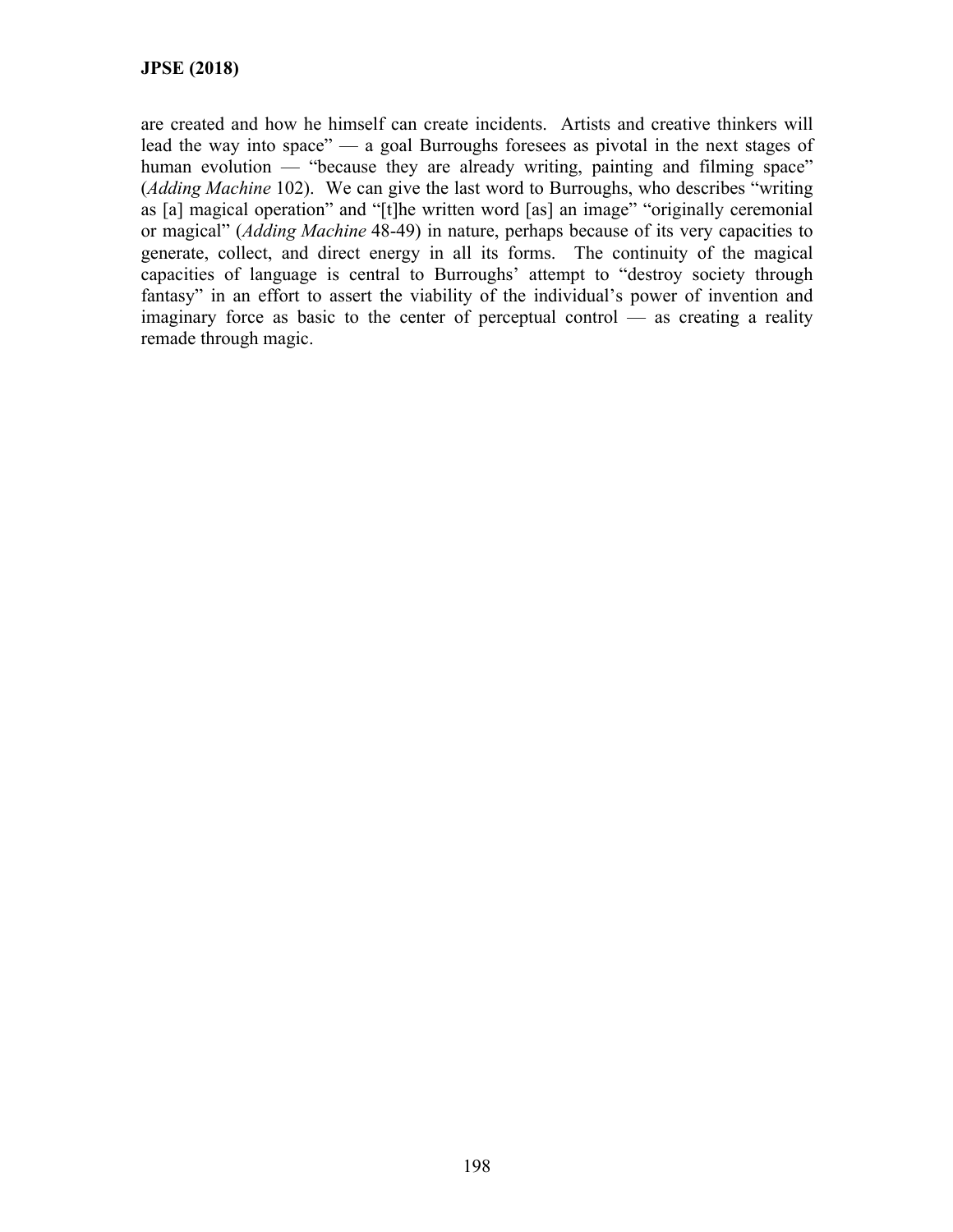### **References**

- Alexander, Michael. *The Poetic Achievement of Ezra Pound.* Berkeley: University of California Press, 1979.
- Ayers, David. "The Long Last Goodbye: Control and Resistance in the Work of William S. Burroughs." *Journal of American Studies* 27 (1993): 223-236.
- Baldwin, Douglas G. "'Word Begets Image and Image is Virus': Understanding Language and Film in the Works of William S. Burroughs." *College Literature*  27.3 (Winter 2000): 63-83.
- Belgrad, Daniel. "The Transnational Counterculture: Beat-Mexican Intersections." In Jennie Skerl, ed. *Reconstructing the Beats.* London: Palgrave, 2004. 27-40.
- Bonome, Antonio José. "How Burroughs Plays With the Brain, or Ritornellos as a Means to Produce Déjà-Vu." *CLCWeb: Comparative Literature and Culture* 18.5, 2016, doi.org/10.7771/1481-4374.2962. Accessed 13 April 2018.
- Burroughs, William S. *The Adding Machine: Selected Essays.* New York: Seaver Books, 1986.
- ---. *Cities of the Red Night.* London: Picador, 1982.
- ---. *Naked Lunch: The Restored Text. 50th Anniversary Edition.* Ed. James Grauerholz and Barry Miles. New York: Grove Press, 2009.
- ---. *The Wild Boys*. New York: Grove Press, 2006.
- ---. "William S. Burroughs on Scientology (*Los Angeles Free Press,* 06 Mar 1970)." *Reality Studio: A William S. Burroughs Community,* 2017, realitystudio.org/texts/ william-s-burroughs-on-scientology/. Accessed 22 Oct. 2017.
- Burroughs, William S., and Allen Ginsberg. *The Yage Letters.* San Francisco: City Lights, 1963.
- Burroughs, William S., and Daniel Odier. *The Job: Interviews with Williams S. Burroughs.* New York: Viking Penguin, 1989.
- Dolan, Frederick M. "The Poetics of Postmodern Subversion: The Politics of Writing in William S. Burroughs's *The Western Lands.*" *Contemporary Literature* 32 (1991): 534-552.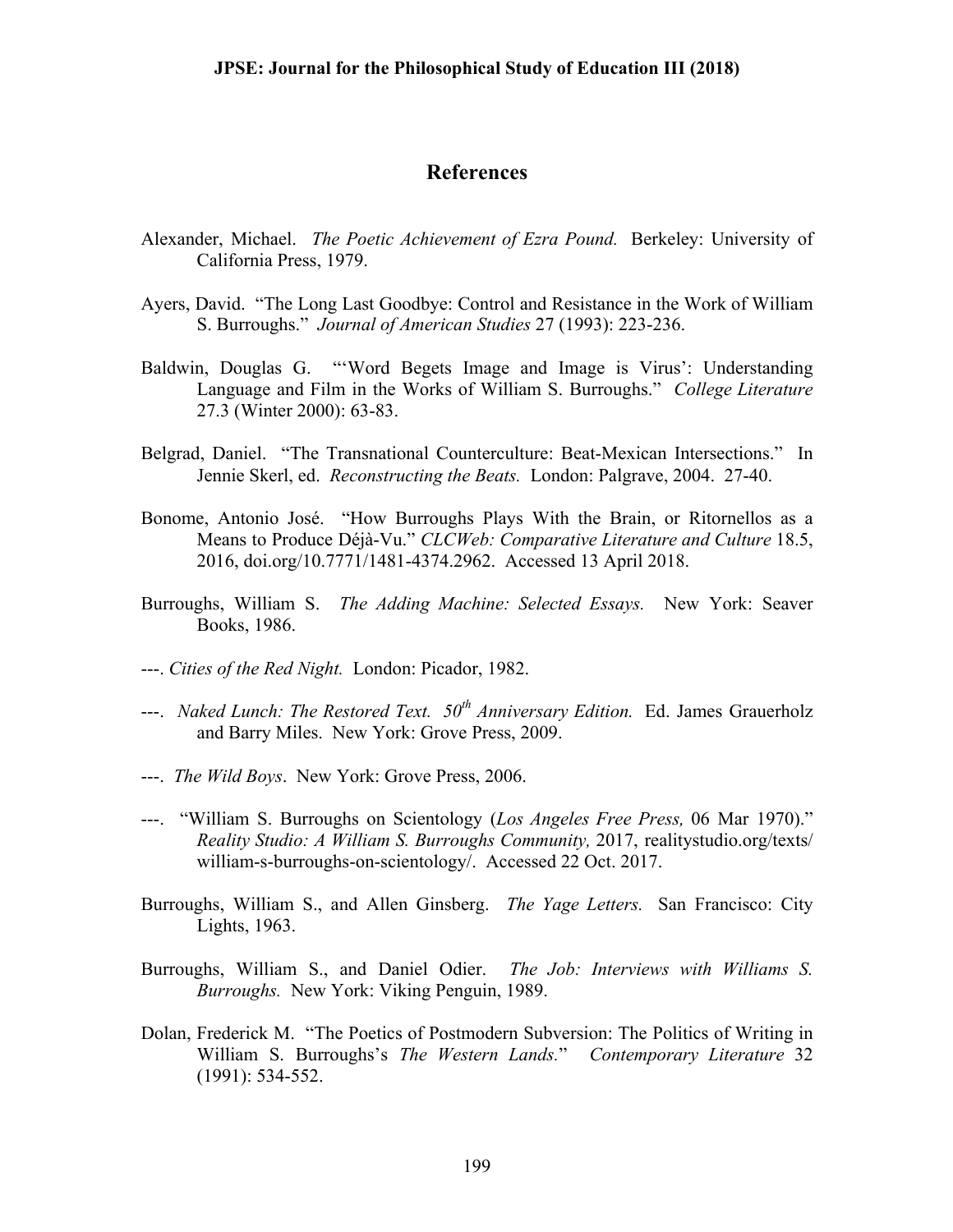- Freire, Paulo. *Cultural Action for Freedom.* Rev. ed. Harvard Educational Review Monograph Series I. [Cambridge, MA]: Harvard Educational Review, 2000.
- ---. *Pedagogy of the Oppressed.* Rev. ed. Trans. Myra Bergman Ramos. New York: Continuum, 1993.
- Johnston, Allan. "The Burroughs Biopathy: William S. Burroughs' *Junky* and *Naked Lunch* and Reichian Theory." *Review of Contemporary Fiction* Spring 1984: 107- 120.
- ---. "Consumption, Addiction, Vision, Energy: Political Economies and Utopian Vision in the Writings of the Beat Generation." *College Literature* 32.2 (Spring 2005): 103-126.
- Irwin, Jones. "William S. Burroughs as Philosopher: From Beat Morality to Third Worldism to Continental Theory." In Sharin N. Elkholy, ed. *The Philosophy of the Beats.* Lexington, KY: University Press of Kentucky, 2012. 267-279.
- Kenner, Hugh. *The Pound Era.* Berkeley: University of California Press, 1971.
- Kostantinou, Lee. "William S. Burroughs' Wild Ride with Scientology." Gizmodo.com. 14 April 2014, io9.gizmodo.com/william-s-burroughs-wild-ride-with-scientology -1563203663. Accessed 26 February 2018.
- Kress, Gunther, and Berit Henrisken. "Multimodality: Key Concepts. Berit Henrisken in Conversation with Gunther Kress." London: MODE, Institute of Education, University of London, 2012, www.youtube.com/watch?v=kJ2gz\_OQHhI. Accessed 22 Oct. 2017.
- Lydenberg, Robin. *Word Cultures: Radical Theory and Practice in William S. Burroughs' Fiction.* Urbana: University of Illinois Press, 1987.
- Morgan, Ted. *Literary Outlaw: The Life and Times of William S. Burroughs.* New York: Henry Holt, 1988.
- Skerl, Jennie. *William S. Burroughs.* Boston: Twayne, 1985.
- Skerl, Jennie, ed. *Reconstructing the Beats.* London: Palgrave, 2004.
- Stoler Miller, Barbara, Trans. *Yoga, Discipline of Freedom: The* Yoga Sutra *Attributed to Patanjali.* Berkeley: University of California Press, 1996.
- Vecchio, Joseph. *"I Was In a Position to Dismantle It": Industrial Music Appropriations of William S. Burroughs*. M. A. Thesis presented at Texas State University, 2014.